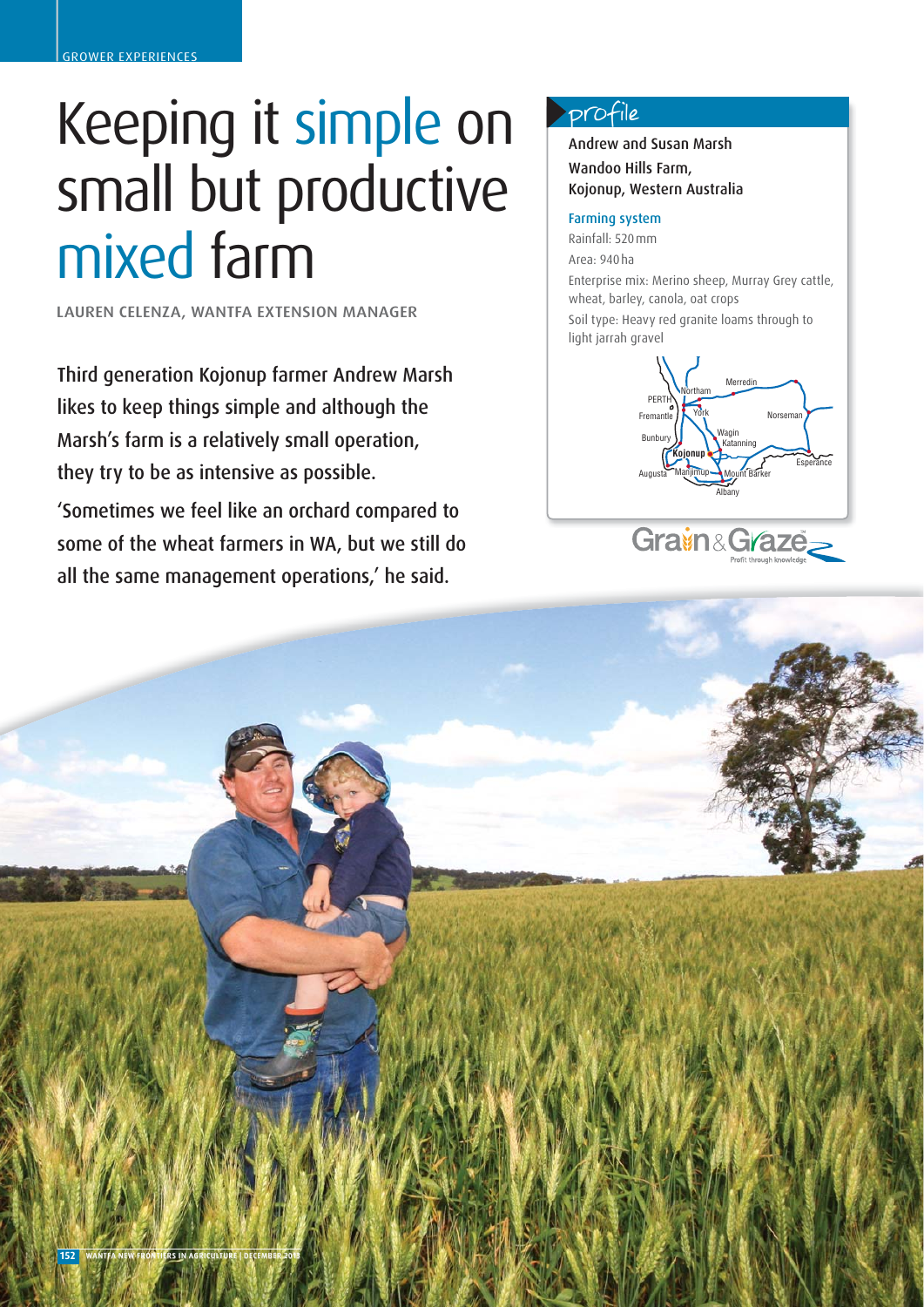

The livestock enterprises consist of a 600 head self-replacing merino ewe flock and 200 head of Murray Grey cattle.

Wheat, barley, canola and oats are planted on about 460 ha each year.

Weed management this year has been an issue for the Marsh's with large rainfall events hampering weed control efforts.

'The paddocks were clean, and then we had 220 mm of rain for August and September and now we are looking at ryegrass, speargrass and wild oats that have come through in the barley crop,' Andrew said.

Andrew also supplements the farm business with some off-farm income generated by contract swathing work.

'We run the farm as one whole operation and we try to keep it simple, the sheep and the cattle are run intensively and we try to do what we do well before attempting new things,' he said.

## **Sheep still a mainstay and cattle pay the bills**

While crops were quite profitable, Susan said it was hard to justify increasing the area sown to cereals because it was such good land for livestock.

'We have a good mix of sheep, crops and cattle for our land's capabilities,' Susan said. Sheep are run pretty heavy on winter grazed hectares with 11 lambing ewes to the hectare.

'It's the same with cattle; we run a cow and calf unit per hectare and they are fed supplementary grain and hay.'

Andrew has been into cattle for the past seven years, since his uncle passed a mob of breeders on to him. At first Andrew thought he had no use for the herd, they were old and 'a bit rough'.

'I went through and picked out the best ones and sold the rest,' he said. 'We then started with 23 head of good breeding cattle and it has grown from there.'

The Marsh's like to keep their livestock enterprises simple with a young flock and herd.

'Our sheep are no more than five and a half years old and cattle are no more than sixth or seventh calf,' Andrew said.

While the cattle have sentimental value to Andrew, it's not the reason he keeps them. When it comes to dollars per hectare, cattle are usually on top.

'Last year we ran our steers at one to the hectare and we turned around and sold them for \$912/head,' Andrew said.

'So we grossed \$912/ha as opposed to canola last year at 1.6 t/ha and we sold that for \$605/t; by the time you take out the expenses we are miles in front with the steers compared to the canola.'

Susan said once they had cattle fences and yards set up the management was easy.

'What you have to do with cattle is minimal compared to sheep and you can always sell them off if you need to,' she said.



WANTFA NEW FRONTIERS IN AGRICULTURE | DECEMBER 2013 A<mark>NTER</mark>